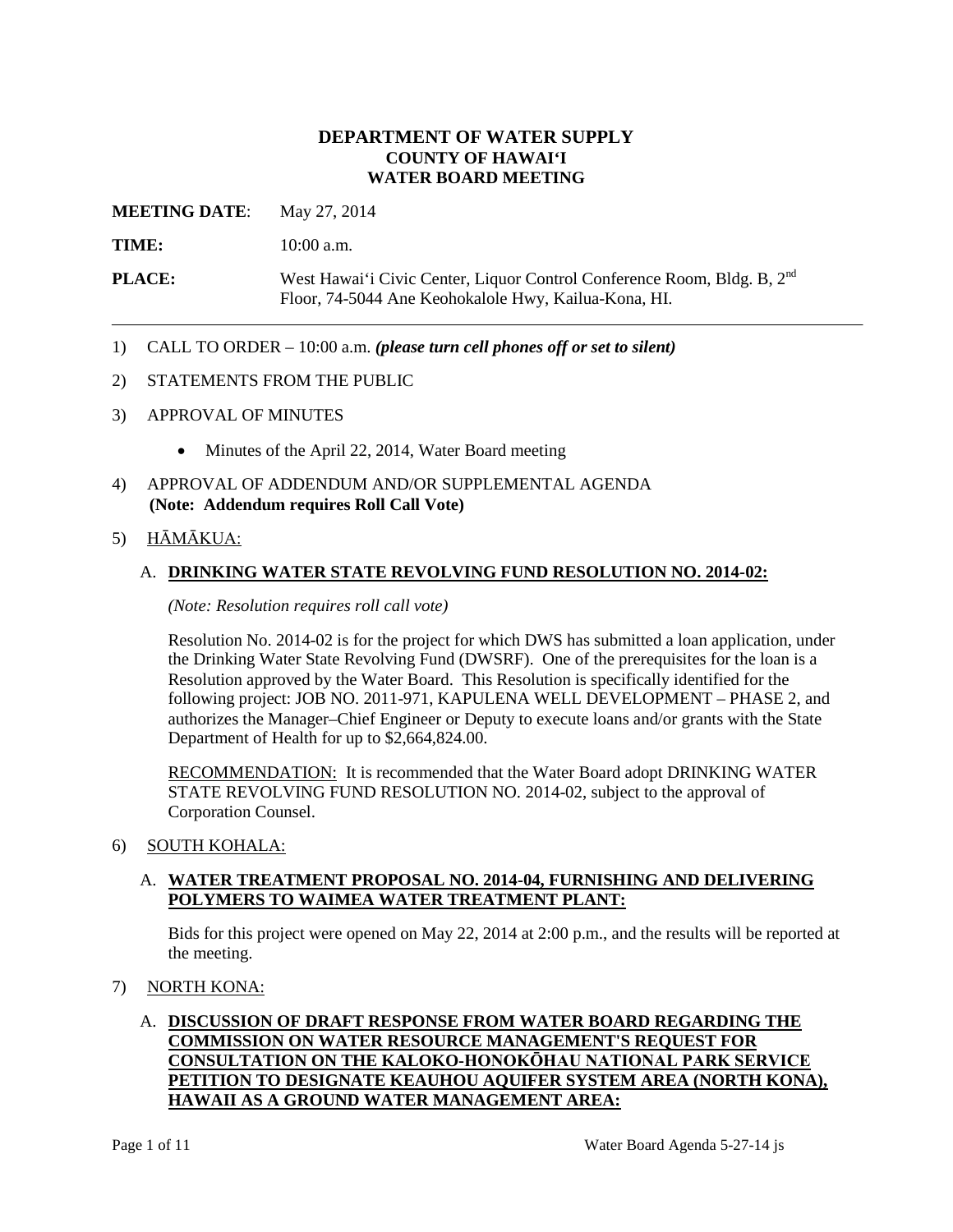For discussion and possible action.

# B. **EXECUTIVE SESSION RE: DRAFT RESPONSE FROM WATER BOARD REGARDING THE COMMISSION ON WATER RESOURCE MANAGEMENT'S REQUEST FOR CONSULTATION ON THE KALOKO-HONOKŌHAU NATIONAL PARK SERVICE PETITION TO DESIGNATE KEAUHOU AQUIFER SYSTEM AREA (NORTH KONA), HAWAII AS A GROUND WATER MANAGEMENT AREA:**

The Water Board anticipates convening an executive meeting, closed to the public, pursuant to Hawai'i Revised Statutes, Sections 92-4, 92-5(a)(4), for the purpose of consulting with the Water Board's attorney on questions and issues pertaining to the Water Board's powers, duties, privileges, immunities and liabilities.

# C. **JOB NO. 2013-995, KAHALU'U D DEEPWELL REPAIR & IMPROVEMENTS:**

*(Deferred from the April 22, 2014, Water Board Meeting.)*

The contractor, Derrick's Drilling and Pump Services, LLC, is requesting to address the Board to appeal the Department's decision to deny a time extension for JOB NO. 2013-995, KAHALU'U D DEEPWELL REPAIR & IMPROVEMENTS.

# D. **PROFESSIONAL SERVICES AGREEMENT - WATER USE AND DEVELOPMENT PLAN UPDATE:**

The Department has reviewed information from the Planning Department's North Kona Community Development Plan (CDP), as well as the USGS Scientific Investigations Report 2011-5078, and feels that this information offers the opportunity to amend/update the current Water Use and Development Plan (WUDP) that could significantly affect the information for two of the aquifer sector areas (Hualālai and West Mauna Kea) in the WUDP. It is the Department's desire to do amendments to the WUDP that would significantly change the information that is required for all agencies including the Planning Department, as well as the Commission on Water Resource Management (CWRM). We feel that keeping critical information within the plan up to date will help everyone to make better decisions, as well as avoid planning that would otherwise be done differently with the updated information.

This project will require a consultant which will be procured through the professional services procedures. It is expected that this contract will be approximately \$50,000.00, and will be funded from the Department's Capital Improvements Budget (CIP). We also expect the update to take approximately six months.

RECOMMENDATION: It is recommended that the Board approve the Water Use and Development Plan Update as a project to be added to the Department's 2015 CIP Budget.

# E. **PROFESSIONAL SERVICES AGREEMENT - NORTH KONA HIGH LEVEL GROUNDWATER STUDY:**

The Department, in its efforts to better monitor the high level water in the North Kona deepwells, requests to hire a consultant to collect the necessary data (water level, drawdown and temperature). The study is intended to monitor the wells on a monthly basis for a 12-month period, and will provide the Department a tool in helping to determine the sustainability of the wells. It is anticipated that the study will cost approximately \$100,000.00, and will be funded from the Department's Capital Improvements (CIP) Budget.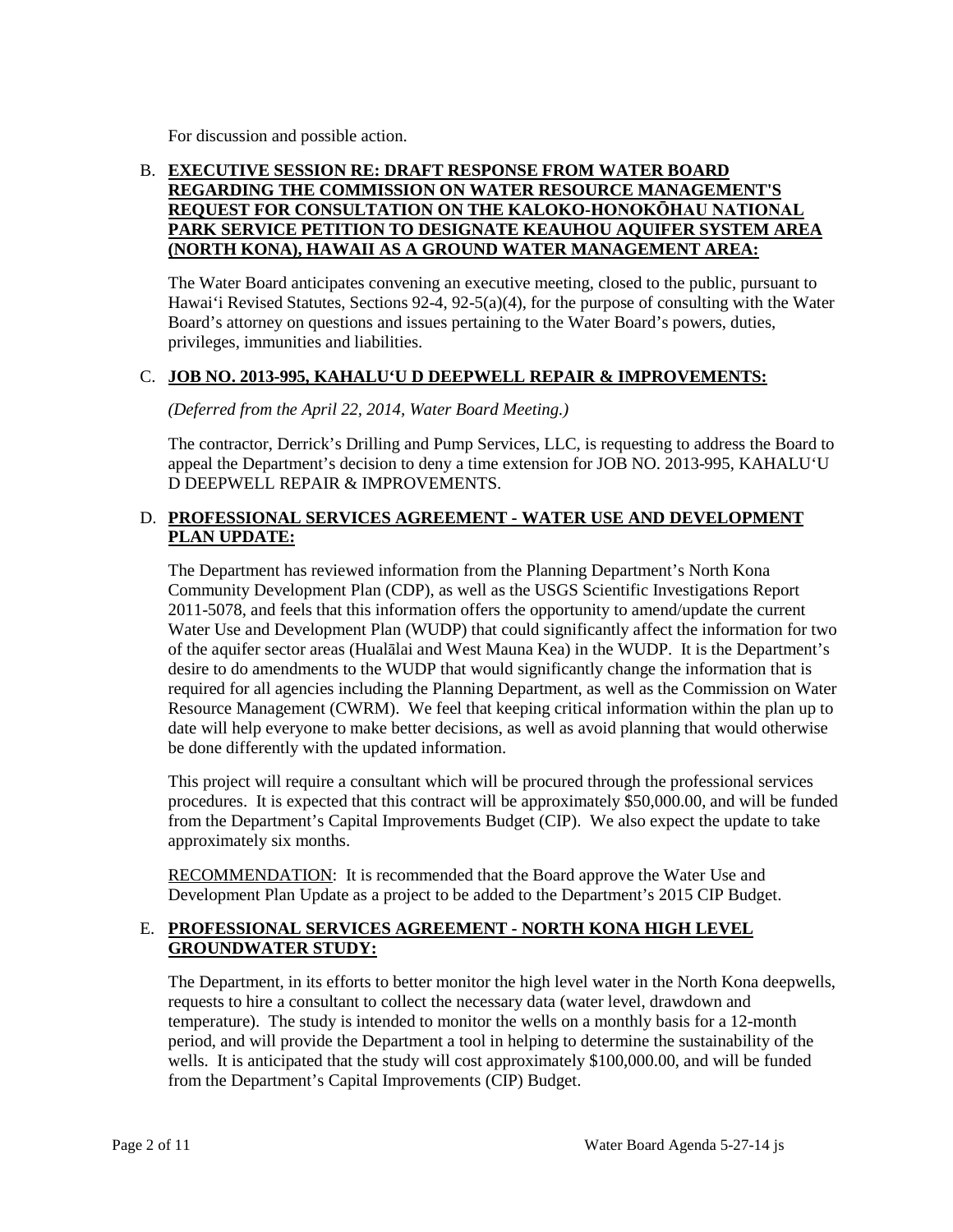RECOMMENDATION: It is recommended that the Board approve the North Kona High Level Groundwater Study as a project to be added to the Department's 2015 CIP Budget.

# 8) MISCELLANEOUS:

# A. **DEDICATION OF WATER SYSTEMS**:

The Department received the following documents for action by the Water Board. The water systems have been constructed in accordance with the Department's standards and are in acceptable condition for dedication.

*(Item 1 was deferred from the April 22, 2014, Water Board meeting.)*

## **1. GRANT OF EASEMENT AND BILL OF SALE**

Project Name: Keāhole Gardens PUD Subdivision Application No. 07-000698 Grantor/Seller: Keāhole Gardens Limited Partnership Tax Map Key: (3)7-3-054: 010, 043 and 044 No. of Lots: 13 Zoning: RS10 Facilities Charge: \$55,000 Date Paid: 03/24/2011 Final Inspection Date: 06/02/2010 Water System Cost: \$67,516.00

## **2. GRANT OF EASEMENT AND BILL OF SALE**

Project Name: Palani Ranch Well No. 1 Grantor/Seller: Palani Ranch Company, Inc. Tax Map Key: (3)7-4-002:008 (Portion) No. of Lots: N/A Zoning: N/A Facilities Charge: N/A Final Inspection Date: 05/13/2014 Water System Cost: \$5,058,903.02

## **3. DEED**

Project Name: Palani Ranch Well No. 1 (Same as above) Grantor/Seller: Palani Ranch Company, Inc. Tax Map Key: (3)7-4-002:021

RECOMMENDATION: It is recommended that the Water Board accepts these documents subject to the approval of the Corporation Counsel, and that either the Chairperson or the Vice-Chairperson be authorized to sign the documents.

#### B**. GASOLINE BID NO. 2014-05, FURNISHING AND DELIVERING GASOLINE AND DIESEL TO THE DEPARTMENT OF WATER SUPPLY:**

Bids for this project were opened on May 14, 2014, at 1:30 p.m., and the following are the bid results.

| Part                 |                                            | Hawai'i          | <b>Big Island Energy</b> |
|----------------------|--------------------------------------------|------------------|--------------------------|
| <b>Hilo Baseyard</b> |                                            | Petroleum,       | Co., LLC dba             |
| $\mathfrak{a}_{A}$ " |                                            | Inc.             | <b>Akana Petroleum</b>   |
| 1.                   | Unleaded Gasoline (delivered gallon price) | \$4.12/gal.      | \$3.6244/gal.            |
|                      | Estimated 55,000 gallons/year $x$ 2 years  | $=$ \$453,200.00 | $= $398,684.00$          |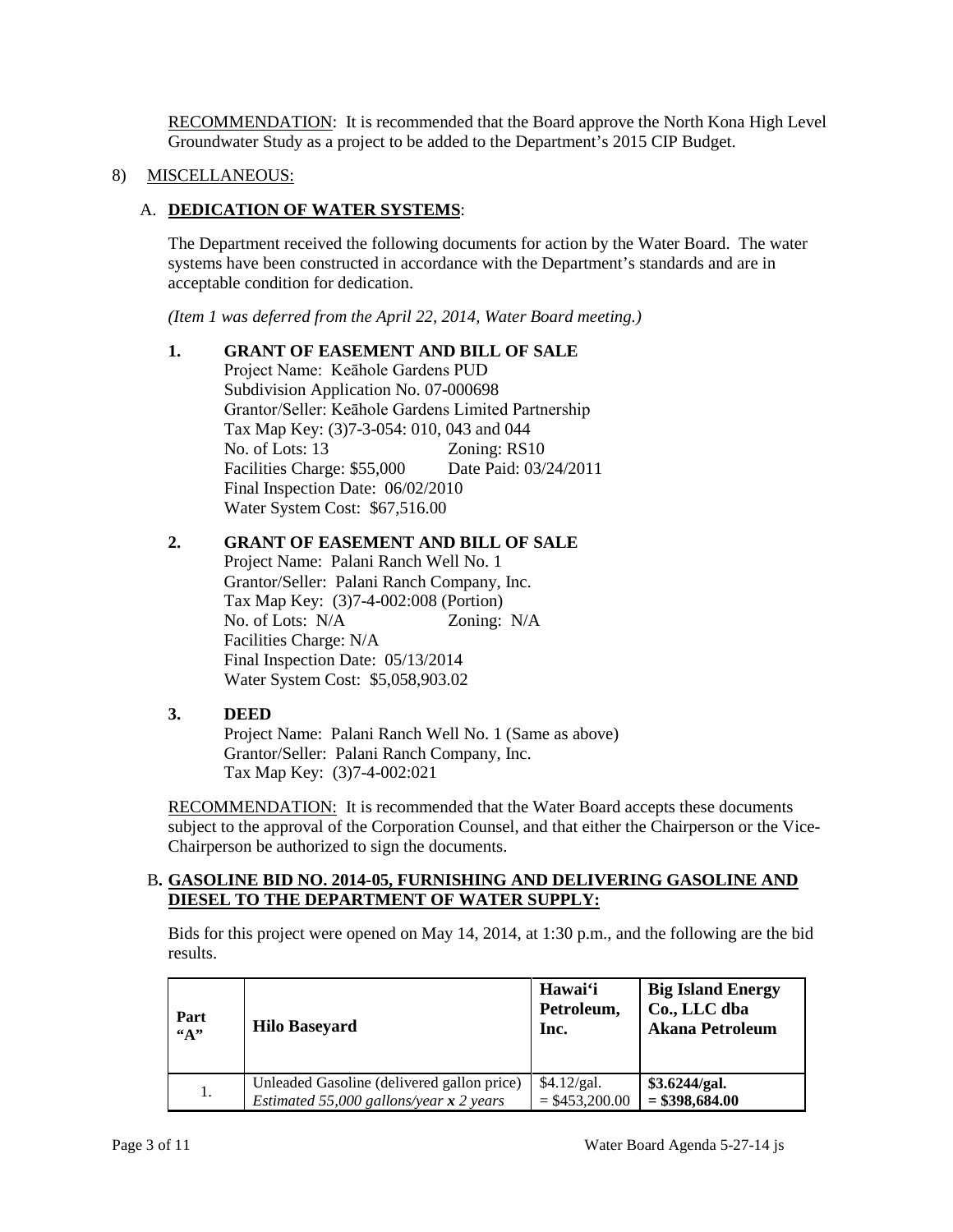| Part "B"    | <b>Kona Baseyard</b>                       |                  |                  |
|-------------|--------------------------------------------|------------------|------------------|
| 1.          | Unleaded Gasoline (delivered gallon price) | \$4.32/gal.      | \$3.7390/gal.    |
|             | Estimated 25,000 gallons/year $x$ 2 years  | $=$ \$216,000.00 | $= $186,950.00$  |
|             | Low-Sulfur Diesel (delivered gallon price) | \$6.03/gal.      | \$4.0280/gal.    |
| 2.          | Estimated 3,000 gallons/year $x$ 2 years   | $= $36,180.00$   | $= $24,168.00$   |
| Part<br>"C" | <b>Waimea Baseyard</b>                     |                  |                  |
| 1.          | Unleaded Gasoline (delivered gallon price) | \$4.27/gal.      | \$3.6765/gal.    |
|             | Estimated 30,000 gallons/year $x$ 2 years  | $=$ \$256,200.00 | $=$ \$220,590.00 |

RECOMMENDATION: It is recommended that the Water Board award the contract for GASOLINE BID NO. 2014-05, FURNISHING AND DELIVERING GASOLINE AND DIESEL TO THE DEPARTMENT OF WATER SUPPLY, to **Big Island Energy Co., LLC dba Akana Petroleum**, for Parts A-1, B-1, B-2, and C-1, at the bid prices listed above and that either the Chairperson or the Vice-Chairperson be authorized to sign the contract(s), subject to review as to form and legality of the contract(s) by Corporation Counsel. The contract period shall be from July 1, 2014 to June 30, 2016.

# C. **MATERIAL BID NO. 2014-01, FURNISHING AND DELIVERING WATER METERS, BRASS GOODS, FIRE HYDRANTS, VALVES, PIPES, FITTINGS, AND MISCELLANEOUS ITEMS FOR THE DEPARTMENT OF WATER SUPPLY STOCK:**

Bids were received and opened on May 14, 2014, at 2:00 p.m. The contract period for all Parts is one year, from July 1, 2014 to June 30, 2015. All Parts are established price agreements for materials on an "As-Needed Basis."

RECOMMENDATION: It is recommended that the Board award the contract to the following bidders for MATERIAL BID NO. 2014-01, FURNISHING AND DELIVERING WATER METERS, BRASS GOODS, FIRE HYDRANTS, VALVES, PIPES, FITTINGS, AND MISCELLANEOUS ITEMS FOR THE DEPARTMENT OF WATER SUPPLY STOCK, on an as-needed basis, as listed below, and that either the Chairperson of the Vice-Chairperson be authorized to sign the contract(s), subject to review as to form and legality of the contract(s) by Corporation Counsel. The contract period shall be from July 1, 2014 to June 30, 2015.

| <b>PART</b><br>NO. | <b>DESCRIPTION</b>                                      | <b>BIDDER</b>                                  | <b>AMOUNT</b> |
|--------------------|---------------------------------------------------------|------------------------------------------------|---------------|
|                    | DUCTILE IRON PIPE, PUSH-ON TYPE<br><b>JOINT</b>         | Ferguson Enterprises, Inc.                     | \$90,850.00   |
| $\mathbf{2}$       | <b>DUCTILE IRON FITTINGS</b>                            | Ferguson Enterprises, Inc.                     | \$28,477.45   |
| 4                  | NUTS, BOLTS, AND THREADED<br><b>RODS</b>                | AP Water Supply, Inc. dba<br><b>HIW Hawaii</b> | \$47,703.08   |
| 5                  | <b>COPPER TUBING</b>                                    | Ferguson Enterprises, Inc.                     | \$105,689.00  |
| 6                  | <b>GALVANIZED PIPES T&amp;C</b><br>(THREADED & COUPLED) | Ferguson Enterprises, Inc.                     | \$11,935.60   |
| 8                  | <b>METER BOXES</b>                                      | AP Water Supply, Inc. dba<br><b>HIW Hawaii</b> | \$49,600.00   |
| 9                  | <b>METER COVERS</b>                                     | Ferguson Enterprises, Inc.                     | \$3,581.00    |
| 10                 | AUTOMATIC METER READING UNIT                            | Ferguson Enterprises, Inc.                     | \$422.33      |
| 11                 | 5/8" WATER METERS                                       | National Meter &<br>Automation, Inc.           | \$113,400.00  |
| 13                 | <b>BADGER RECORDALL SERIES</b><br><b>METER PARTS</b>    | National Meter &<br>Automation, Inc.           | \$541.25      |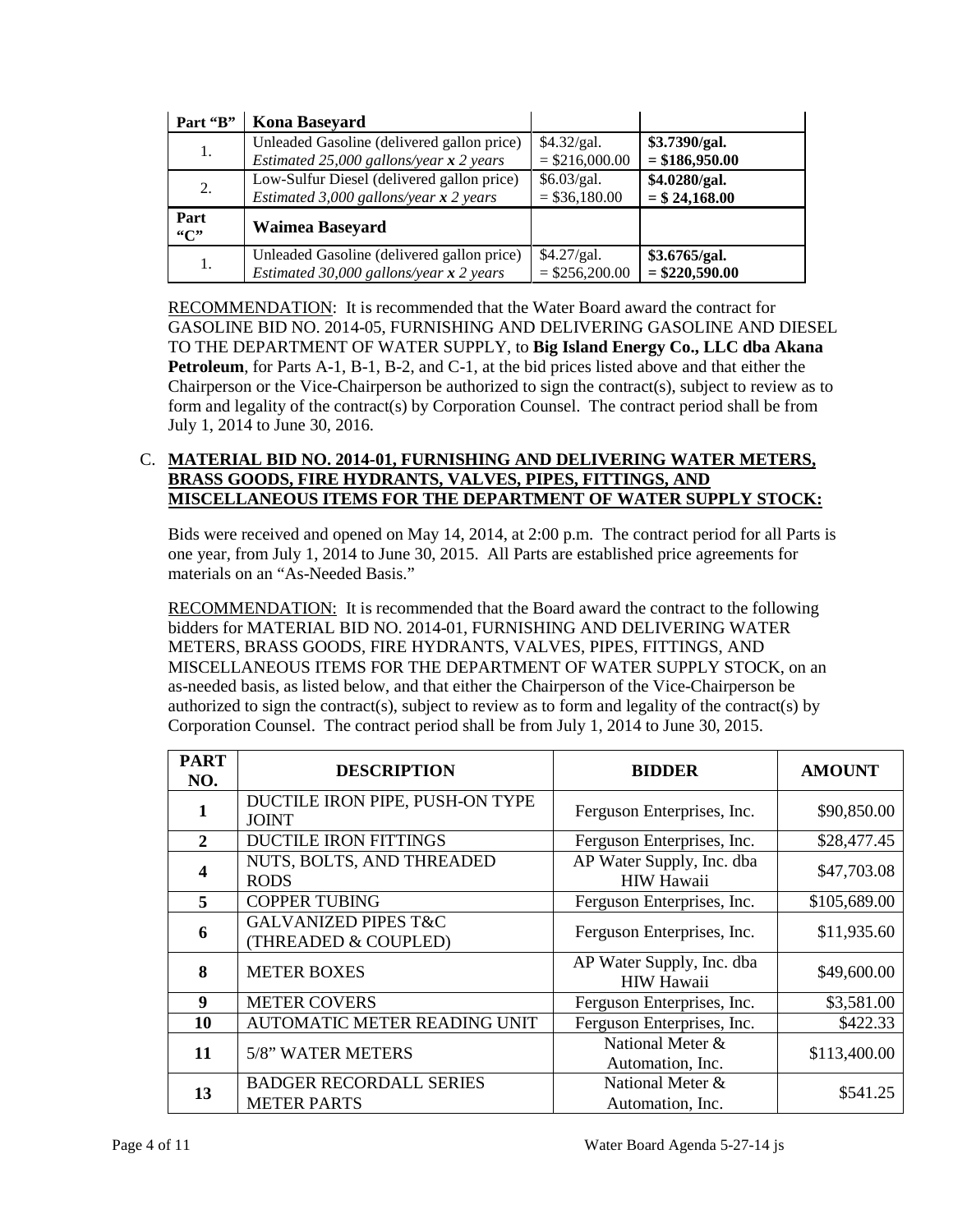| 14 | 1"-2" WATER METERS                                      | National Meter &<br>Automation, Inc.           | \$23,887.50    |
|----|---------------------------------------------------------|------------------------------------------------|----------------|
| 19 | <b>FIRE HYDRANTS</b>                                    | Ferguson Enterprises, Inc.                     | \$94,386.05    |
| 20 | MUELLER FIRE HYDRANT PARTS                              | AP Water Supply, Inc. dba<br>HIW Hawaii        | \$4,390.75     |
| 21 | MUELLER FIRE HYDRANT<br><b>EXTENSION KITS</b>           | AP Water Supply, Inc. dba<br><b>HIW Hawaii</b> | \$4,506.00     |
| 22 | <b>AMERICAN DARLING FIRE</b><br><b>HYDRANT PARTS</b>    | Ferguson Enterprises, Inc.                     | \$7,358.88     |
| 23 | <b>AMERICAN DARLING FIRE</b><br>HYDRANT EXTENSION KIT   | Ferguson Enterprises, Inc.                     | \$7,619.15     |
| 24 | <b>BALL METER VALVES</b>                                | Ferguson Enterprises, Inc.                     | \$56,125.00    |
| 25 | <b>BALL VALVE, PACK JOINT X METER</b><br>COUPLING / FIP | Ferguson Enterprises, Inc.                     | \$33,635.80    |
| 26 | <b>COMPRESSION JOINT COUPLING</b>                       | Ferguson Enterprises, Inc.                     | \$5,298.00     |
| 27 | PACK JOINT COUPLING                                     | Ferguson Enterprises, Inc.                     | \$37,732.75    |
| 28 | <b>CORPORATION AND CURB STOPS -</b><br><b>BALL TYPE</b> | Ferguson Enterprises, Inc.                     | \$73,619.90    |
| 29 | PRESSURE REGULATORS                                     | Ferguson Enterprises, Inc.                     | \$1,078.79     |
| 30 | <b>HOSE BIBBS</b>                                       | Ferguson Enterprises, Inc.                     | \$2,966.50     |
| 31 | <b>INVERTED MARKING PAINT</b>                           | Ferguson Enterprises, Inc.                     | \$10,324.00    |
| 32 | <b>AIR RELIEF VALVES</b>                                | Ferguson Enterprises, Inc.                     | \$8,652.00     |
| 33 | DUCKBILL CHECK VALVES                                   | Ferguson Enterprises, Inc.                     | \$70,410.95    |
| 34 | <b>VALVE BOX DEBRIS CAP</b>                             | CBC, Inc.                                      | \$147.84       |
| 35 | <b>GATE VALVES - 3" AND LARGER,</b><br>125# CLASS       | Ferguson Enterprises, Inc.                     | \$31,982.80    |
| 36 | GATE VALVES - 3" AND LARGER,<br>250# CLASS              | Ferguson Enterprises, Inc.                     | \$52,328.79    |
| 37 | <b>BUTTERFLY VALVES</b>                                 | AP Water Supply, Inc. dba<br><b>HIW Hawaii</b> | \$8,750.00     |
| 38 | <b>AUTOMATIC CONTROL VALVES</b>                         | AP Water Supply, Inc. dba<br><b>HIW Hawaii</b> | \$1,210,047.00 |
| 39 | <b>ANTI-CAVITATION VALVES</b>                           | AP Water Supply, Inc. dba<br>HIW Hawaii        | \$284,964.00   |
| 40 | PUMP CONTROL BALL VALVES                                | CBC, Inc.                                      | \$294,650.37   |
| 42 | HATCH FRAMES AND COVERS                                 | BK, Inc.                                       | \$13,080.00    |

For the following Sections: 3 (Flange Gaskets), 7 (High Density Polyethylene Pipe), 12 (Neptune T-10 Series Meter Parts), 15 (Compound Water Meter), 16 (Turbine Meters and Strainers), 17 (Detector Check Meters), 18 (Fire Service Meters), and 41 (Reservoir Level Indicator), no bids were received.

For the Sections where no bids were received, staff shall obtain quotations in the best interest of the Department.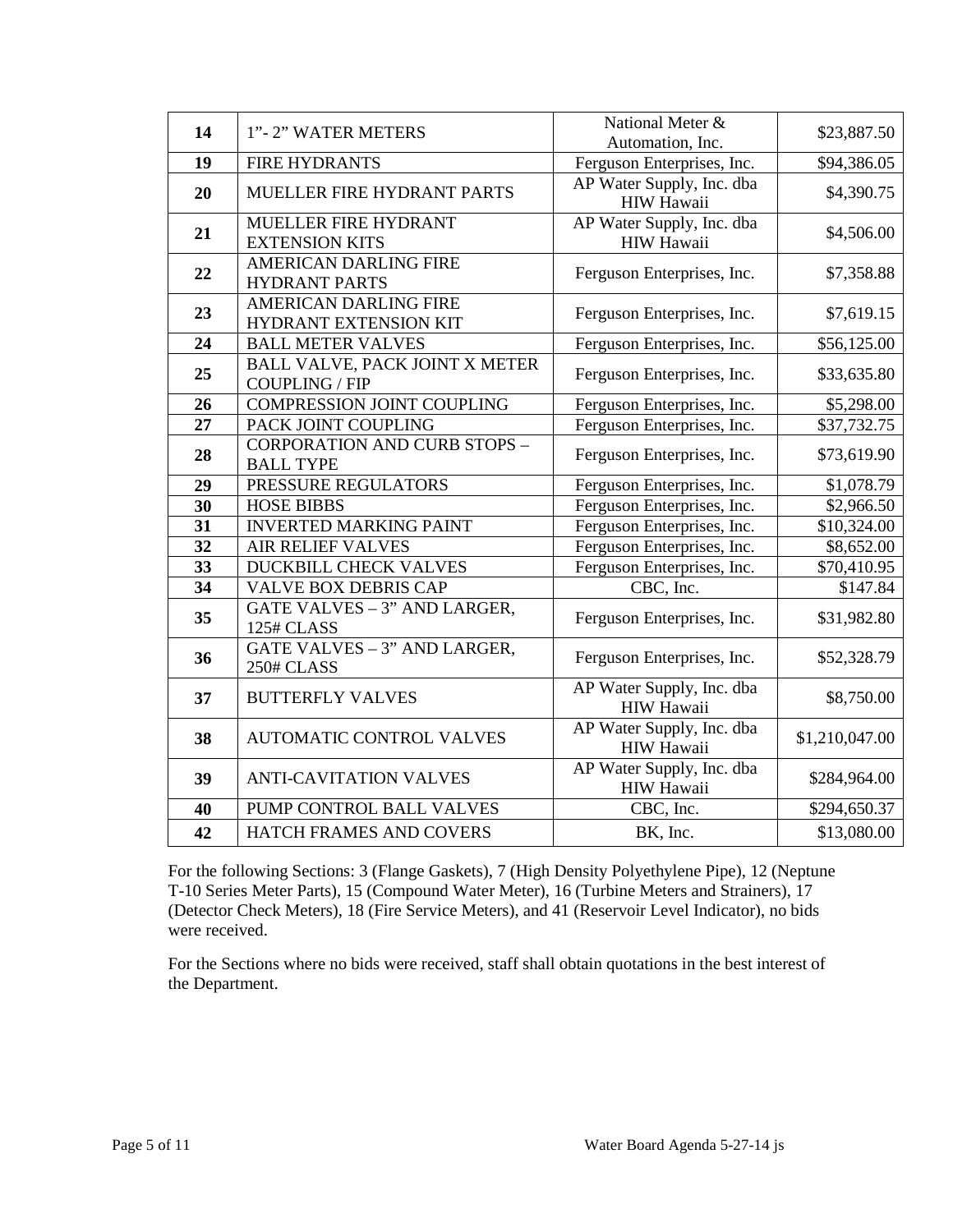# D. **MATERIAL BID NO. 2014-02, FURNISHING AND DELIVERING ELECTRICAL SUPPLIES, SCADA, MOTORS, CHLORINATORS, AND MISCELLANEOUS ITEMS FOR THE DEPARTMENT OF WATER SUPPLY STOCK:**

Bids were opened on May 14, 2014, at 2:30 p.m. The contract period for all Parts is one year, from July 1, 2014 to June 30, 2015. All Parts are established price agreements for materials on an "As-Needed Basis."

RECOMMENDATION: It is recommended that the Board award the contract to the following bidders for MATERIAL BID NO. 2014-02, FURNISHING AND DELIVERING ELECTRICAL SUPPLIES, SCADA, MOTORS, CHLORINATORS, AND MISCELLANEOUS ITEMS FOR THE DEPARTMENT OF WATER SUPPLY STOCK, on an as-needed basis, as listed below, and that either the Chairperson of the Vice-Chairperson be authorized to sign the contract(s), subject to review as to form and legality of the contract(s) by Corporation Counsel. The contract period shall be from July 1, 2014 to June 30, 2015.

| <b>PART</b> | <b>DESCRIPTION</b><br><b>BIDDER</b>                       |                                                | <b>AMOUNT</b>  |  |
|-------------|-----------------------------------------------------------|------------------------------------------------|----------------|--|
| NO.         |                                                           |                                                |                |  |
| 15          | <b>INDUSTRIAL MOTOR LEAD CABLE</b>                        | TK Process Hawaii, LLC                         | \$33,144.55    |  |
| 16          | INDUSTRIAL CONTROL WIRING                                 | TK Process Hawaii, LLC                         | \$4,870.08     |  |
| 17          | <b>JUNCTION BOXES &amp; ENCLOSURES</b>                    | TK Process Hawaii, LLC                         | \$76,155.44    |  |
| 19          | NON-AUTOMATIC TRANSFER<br><b>SWITCH</b>                   | TK Process Hawaii, LLC                         | \$147,575.74   |  |
| 20          | <b>SOLID STATE REDUCED VOLTAGE</b><br><b>SOFT STARTER</b> | TK Process Hawaii, LLC                         | \$5,438,097.32 |  |
| 21          | VARIABLE FREQUENCY DRIVES                                 | TK Process Hawaii, LLC                         | \$248,629.58   |  |
| 22          | <b>SURGE PROTECTION DEVICES</b>                           | TK Process Hawaii, LLC                         | \$24,364.50    |  |
| 24          | POWER MONITORING EQUIPMENT                                | TK Process Hawaii, LLC                         | \$64,854.75    |  |
| 25          | <b>CIRCULAR CHART RECORDER</b>                            | TK Process Hawaii, LLC                         | \$10,818.41    |  |
| 27          | PRE-FABRICATED RTU PANEL                                  | Control Systems West, Inc.                     | \$36,369.87    |  |
| 28          | <b>AUTOMATION AND CONTROL</b><br><b>SYSTEMS</b>           | Control Systems West, Inc.                     | \$45,160.77    |  |
| 31          | <b>GROUNDING EQUIPMENT</b>                                | TK Process Hawaii, LLC                         | \$446.74       |  |
| 32          | <b>COMMUNICATIONS HARDWARE</b>                            | TK Process Hawaii, LLC                         | \$77,555.73    |  |
| 33          | HIGH POWERED LICENSED RADIO<br><b>EQUIPMENT</b>           | TK Process Hawaii, LLC                         | \$2,990.23     |  |
| 34          | LICENSED RADIO EQUIPMENT                                  | TK Process Hawaii, LLC                         | \$7,762.06     |  |
| 35          | <b>AUTODIALERS</b>                                        | TK Process Hawaii, LLC                         | \$1,057.49     |  |
| 36          | PRESSURE TRANSDUCER                                       | TK Process Hawaii, LLC                         | \$1,671.02     |  |
| 38          | PRESSURE TRANSDUCER -<br><b>RESERVOIR LEVEL</b>           | TK Process Hawaii, LLC                         | \$2,499.03     |  |
| 39          | PRESSURE TRANSMITTER                                      | TK Process Hawaii, LLC                         | \$1,842.20     |  |
| 40          | <b>LIQUID LEVEL SENSOR</b>                                | TK Process Hawaii, LLC                         | \$7,021.19     |  |
| 41          | <b>FLOW SWITCH</b>                                        | TK Process Hawaii, LLC                         | \$1,723.42     |  |
| 42          | ELECTROMAGNETIC FLOW<br><b>METERS</b>                     | AP Water Supply, Inc. dba<br><b>HIW Hawaii</b> | \$509,315.00   |  |
| 43          | <b>VENTURI DIFFERENTIAL FLOW</b><br><b>METER</b>          | CBC, Inc.                                      | \$312,310.74   |  |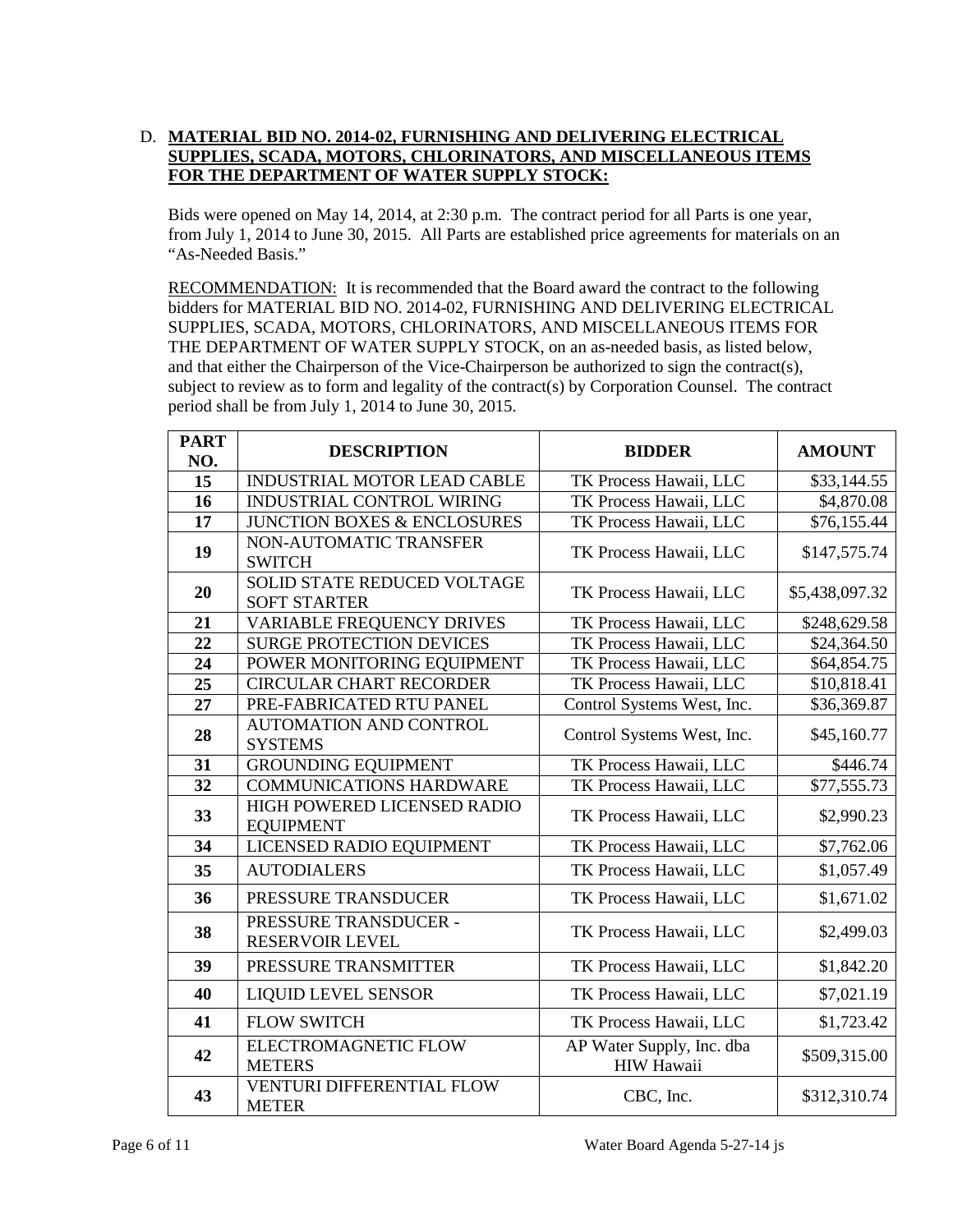| 47 | <b>CHEMICAL FEEDER PUMP</b>                              | TK Process Hawaii, LLC                     | \$7,120.31     |
|----|----------------------------------------------------------|--------------------------------------------|----------------|
| 49 | DIGITAL CHLORINE CYLINDER<br><b>SCALE</b>                | TK Process Hawaii, LLC                     | \$5,972.00     |
| 55 | DIGITAL HIGH-RESOLUTION<br><b>CONTROLLER</b>             | TK Process Hawaii, LLC                     | \$2,593.02     |
| 58 | <b>SUBMERSIBLE MOTORS -</b><br><b>REFURBISH / REWIND</b> | Beylik Drilling and Pump<br>Services, Inc. | \$1,643,300.00 |
| 59 | <b>LEAK NOISE DATA LOGGERS</b>                           | Wong's Equipment & Service                 | \$51,711.78    |
| 60 | <b>LIGHT EMITTING DIODE</b><br><b>LUMINARIES</b>         | TK Process Hawaii, LLC                     | \$13,667.40    |
| 61 | <b>INFRARED WINDOWS</b>                                  | TK Process Hawaii, LLC                     | \$4,510.20     |

For the following Sections: 1 (Arc Flash PPE – Daily Wear), 2 (Arc Flash PPE – Supplemental), 3 (Electrical Gloves & Testing), 4 (Digital Multimeter & Testing), 5 (Electrical Safety Equipment), 6 (Electrical Tape), 7 (Duct Seal Compound), 8 (Liquidtight Flexible Non-Metallic Conduit & Fittings), 9 (Liquidtight Flexible Metallic Conduit & Fittings), 10 (Rigid PVC Conduit & Fittings), 11 (EMT Conduit & Fittings), 12 (Rigid Galvanized Steel Conduit & Fittings), 13 (Unistrut Channel and Hardware), 14 (Electrical Connectors & Terminations), 18 (Heavy Duty Safety Switch), 23 (3 Phase Monitor Relay), 26 (Industrial Electronic Components), 29 (Programming Services), 30 (Uninterruptable Power Supply), 37 (Pressure Transducer – Discharge Pressure), 44 (Chlorine Residual Analyzer – Reagentless), 45 (Water Quality Equipment), 46 (Reagents and Standards), 48 (High Density Polyethylene Discharge Tubing), 50 (Stand Alone Chlorine Gas Detector), 51 (Chlorinator), 52 (Chlorine Gas Feeder), 53 (Ultrafiltration Package Plant), 54 (Industrial Actuators), 56 (Mechanical Seals), and 57 (Motors), no bids were received.

For the Sections where no bids were received, staff shall obtain quotations in the best interest of the Department.

## E. **MATERIAL BID NO. 2014-06, FURNISH BASE COURSE, SAND, COLD MIX, HOT MIX, AND NO. 3F ROCK TO THE DEPARTMENT OF WATER SUPPLY:**

Bids for this project were opened on May 15, 2014, at 1:30 p.m., and the following are the bid results.

|                 |                                                                    | Yamada &<br>Sons, Inc. | <b>WHC LTD</b><br>dba West<br>Hawai'i<br><b>Concrete</b> | Grace<br>Pacific LLC | Jas. W.<br>Glover, Ltd. |
|-----------------|--------------------------------------------------------------------|------------------------|----------------------------------------------------------|----------------------|-------------------------|
|                 | <b>DISTRICT I:</b>                                                 |                        |                                                          |                      |                         |
| A.              | 3/4-Inch Base Course (Cost per ton)                                | \$19.00                | No Bid                                                   | No Bid               | \$18.75                 |
| <b>B.</b>       | 1½-Inch Base Course (Cost per ton)                                 | \$18.00                | No Bid                                                   | No Bid               | \$16.41                 |
| $\mathcal{C}$ . | No. 3F Rock (Cost per ton)                                         | \$27.00                | No Bid                                                   | No Bid               | \$25.00                 |
| D.              | #4 Sand (Cost per ton)                                             | \$50.00                | No Bid                                                   | No Bid               | \$40.00                 |
| E.              | Mortar Sand - ASTM C144 (Cost per ton)                             | No Bid                 | No Bid                                                   | No Bid               | \$64.00                 |
| $F_{\cdot}$     | Cold Mix-ASTM D4215-87 (Cost per ton)                              | \$156.00               | No Bid                                                   | No Bid               | \$145.00                |
| G.              | Blended Material 60% #4 Sand and 40% No.<br>3F Rock (Cost per ton) | \$54.00                | No Bid                                                   | No Bid               | \$50.00                 |
| H.              | $Hot Mix - County Mix IV (Cost per ton)$                           | \$154.00               | No Bid                                                   | No Bid               | \$143.00                |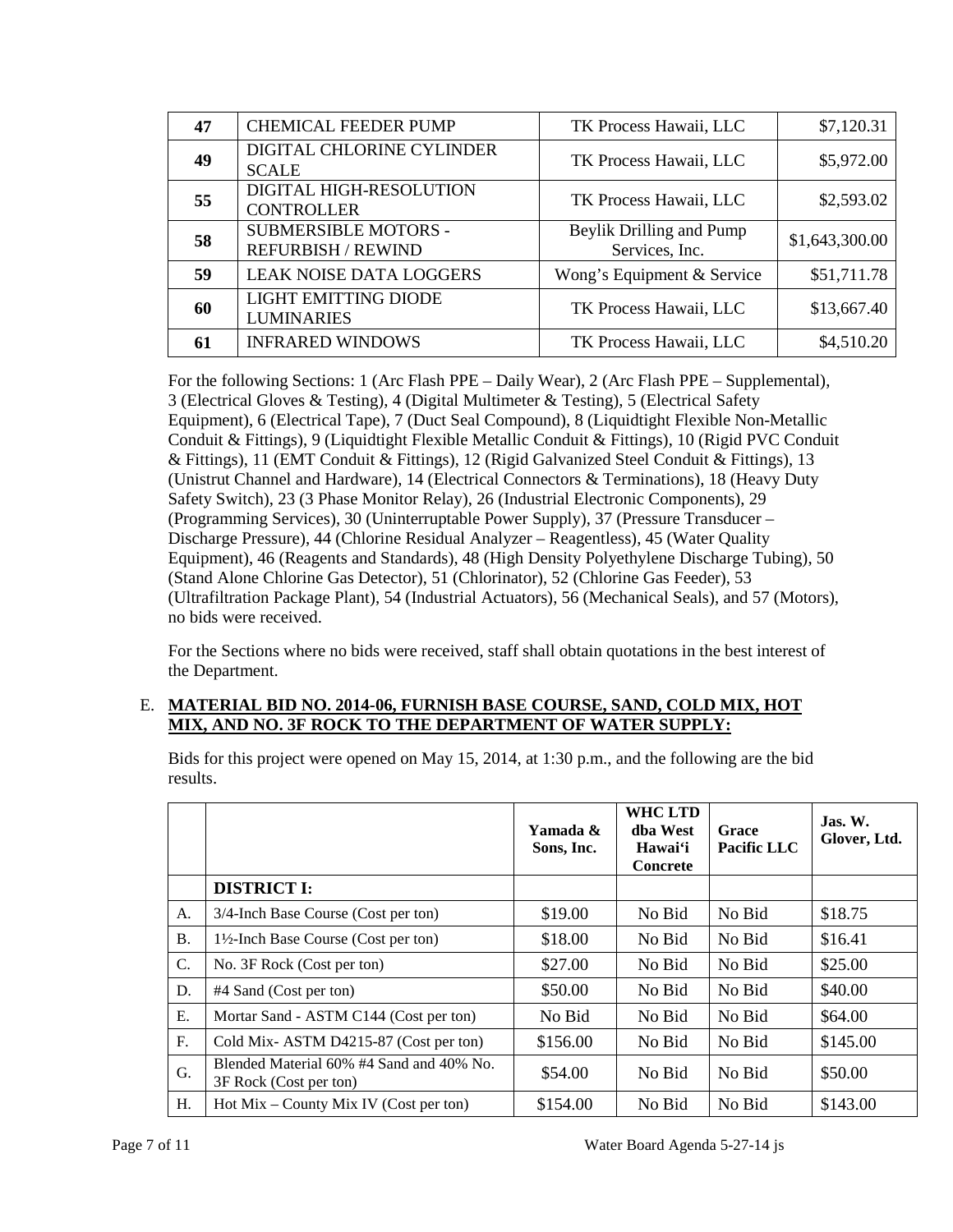|           | <b>DISTRICT II:</b>                    | Yamada&<br>Sons, Inc.  | <b>WHC LTD</b><br>dba West<br>Hawai'i<br><b>Concrete</b> | Grace<br>Pacific LLC               | $\mathbf{J}$ as. W.<br>Glover, Ltd. |
|-----------|----------------------------------------|------------------------|----------------------------------------------------------|------------------------------------|-------------------------------------|
| A.        | 3/4-Inch Base Course (Cost per ton)    | No Bid                 | \$12.58                                                  | No Bid                             | No Bid                              |
| <b>B.</b> | 1½-Inch Base Course (Cost per ton)     | No Bid                 | \$11.40                                                  | No Bid                             | No Bid                              |
| C.        | No. 3F Rock (Cost per ton)             | No Bid                 | \$17.85                                                  | No Bid                             | No Bid                              |
| D.        | #4 Sand (Cost per ton)                 | No Bid                 | \$22.42                                                  | No Bid                             | No Bid                              |
| Ε.        | Mortar Sand - ASTM C144 (Cost per ton) | No Bid                 | \$40.54                                                  | No Bid                             | No Bid                              |
| F.        | Cold Mix-ASTM D4215-87 (Cost per ton)  | No Bid                 | No Bid                                                   | No Bid                             | No Bid                              |
|           | <b>DISTRICT III:</b>                   | Yamada &<br>Sons, Inc. | <b>WHC LTD</b><br>dha West<br>Hawai'i<br>Concrete        | <b>Grace Pacific</b><br><b>LLC</b> | Jas. W.<br>Glover,<br>Ltd.          |
| A.        | 3/4-Inch Base Course (Cost per ton)    | No Bid                 | \$17.51                                                  | No Bid                             | No Bid                              |
| <b>B.</b> | 1½-Inch Base Course (Cost per ton)     | No Bid                 | \$16.14                                                  | No Bid                             | No Bid                              |
| C.        | No. 3F Rock (Cost per ton)             | No Bid                 | \$31.73                                                  | No Bid                             | No Bid                              |
| D.        | #4 Sand (Cost per ton)                 | No Bid                 | \$32.15                                                  | No Bid                             | No Bid                              |
| Ε.        | Mortar Sand - ASTM C144 (Cost per ton) | No Bid                 | \$53.93                                                  | No Bid                             | No Bid                              |
| F.        | Cold Mix-ASTM D4215-87 (Cost per ton)  | No Bid                 | No Bid                                                   | \$151.00                           | No Bid                              |
| G.        | Hot Mix - County Mix IV (Cost per ton) | No Bid                 | No Bid                                                   | \$150.10                           | No Bid                              |

RECOMMENDATION: It is recommended that the Board award the contract for MATERIAL BID NO. 2014-06, FURNISH BASE COURSE, SAND, COLD MIX, HOT MIX, AND NO. 3F ROCK TO THE DEPARTMENT OF WATER SUPPLY, by Parts to the following for the amounts shown above, and that either the Chairperson or the Vice-Chairperson be authorized to sign the contract(s), subject to review as to form and legality of the contract(s) by Corporation Counsel.

**District I** – **Parts A, B, C, D, E, F, G and H to Jas W. Glover, Ltd.**

**District II** – **Parts A, B, C, D and E to WHC LTD dba West Hawai'i Concrete**

**District III – Parts A, B, C, D and E to WHC LTD dba West Hawai'i Concrete Parts F and G to Grace Pacific LLC**

For the Parts where no bids were received, staff shall obtain quotations in the best interest of the Department. The contract period shall be from July 1, 2014, to June 30, 2015.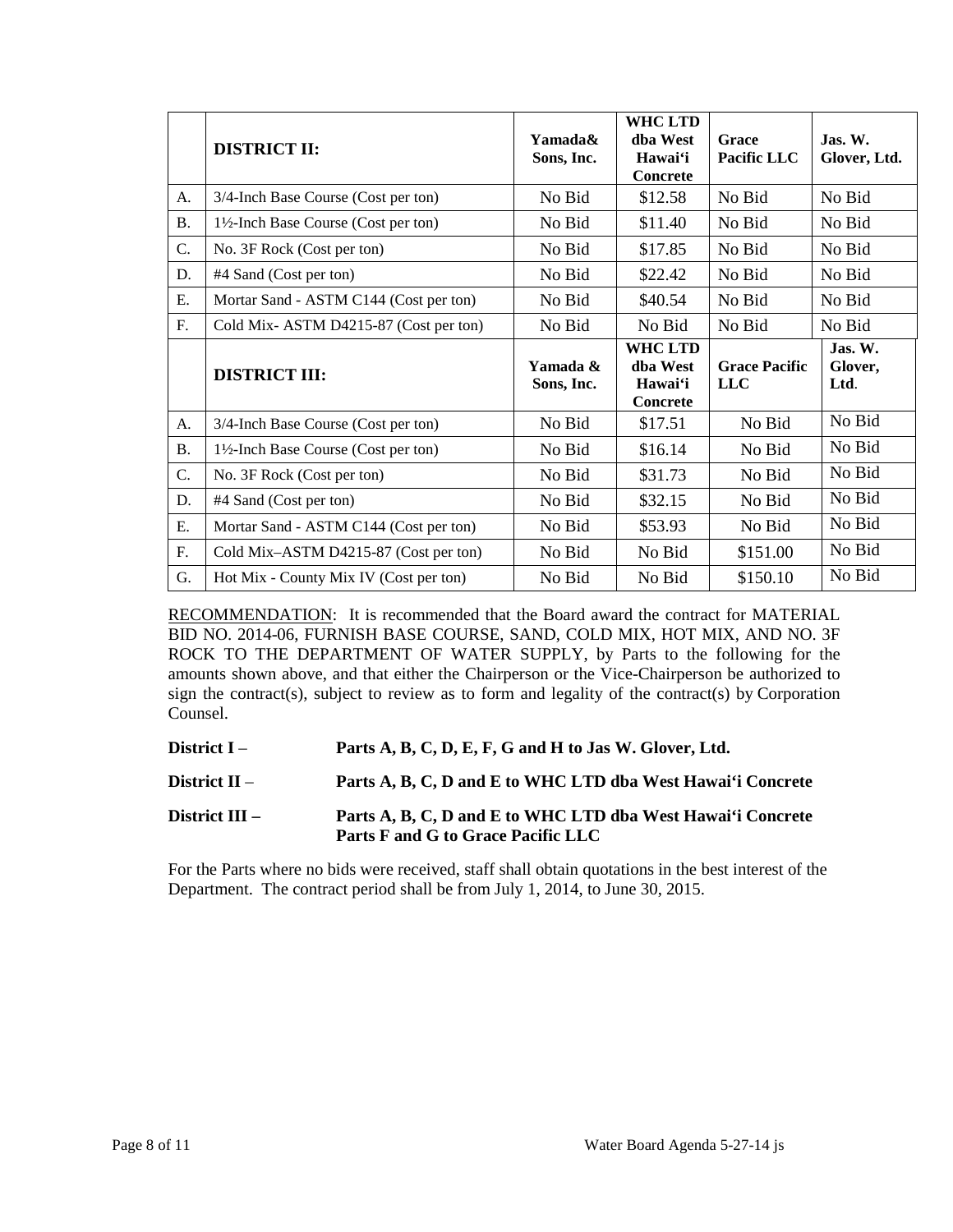# F. **WATER TREATMENT BID NO. 2014-05, FURNISHING AND DELIVERING A~LIQUID CHLORINE TO VARIOUS LOCATIONS IN THE ISLAND OF HAWAI'I (ON AN AS-NEEDED BASIS); B~LIQUID AMMONIA TO WAIMEA WATER TREATMENT PLANT, DISTRICT OF SOUTH KOHALA (ON AN AS-NEEDED BASIS); C~50% LIQUID CAUSTIC SODA TO WAIMEA WATER TREATMENT PLANT, DISTRICT OF SOUTH KOHALA (ON AN AS-NEEDED BASIS); D~C-9 POLYPHOSPHATE TO WAIMEA WATER TREATMENT PLANT, DISTRICT OF SOUTH KOHALA (ON AN AS-NEEDED BASIS):**

Bids for this project were opened on May 15, 2014, at 2:30 p.m., and the following are the bid results.

|     |                                                                                                                              | <b>Phoenix V</b><br>LLC dba BEI<br>Hawai'i | <b>Airgas</b><br><b>USA LLC</b> | <b>Shannon</b><br><b>Chemical</b><br>Corp. |
|-----|------------------------------------------------------------------------------------------------------------------------------|--------------------------------------------|---------------------------------|--------------------------------------------|
|     | <b>PART A - FURNISH AND DELIVER</b><br><b>LIQUID CHLORINE</b>                                                                |                                            |                                 |                                            |
| I.  | <b>HILO DISTRICT</b><br>Pana'ewa Deep Well (125 cylinders per<br>a.<br>year)<br>Cost per 150-lb. cylinder                    | \$335.00                                   | No Bid                          | No Bid                                     |
| Π.  | <b>PUNA DISTRICT</b><br>Pana'ewa Deep Well Chlorinator Building<br>a.<br>(20 cylinders per year)<br>Cost per 150-lb cylinder | \$350.00                                   | No Bid                          | No Bid                                     |
| Ш.  | <b>KA'U DISTRICT</b><br>Pāhala Deep Well Chlorinator Building<br>a.<br>(12 cylinders per year)<br>Cost per 150-lb.cylinder   | \$406.50                                   | No Bid                          | No Bid                                     |
| IV. | <b>KOHALA DISTRICT</b><br>Waimea Water Treatment Plan<br>a.<br>Cost per 1,200-lb. cylinder<br>(60 cylinders per year)        | \$2,287.00                                 | No Bid                          | No Bid                                     |
|     | Cost per 150-lb cylinder (60 cylinders per year)                                                                             | \$369.00                                   | No Bid                          | No Bid                                     |
| V.  | <b>KONA DISTRICT</b><br>DWS Kona Baseyard (150 cylinders per<br>a.<br>year)<br>Cost per 150-lb. cylinder                     | \$376.00                                   | No Bid                          | No Bid                                     |
|     | <b>PART B - FURNISH AND DELIVER</b>                                                                                          |                                            |                                 |                                            |
|     | <b>LIQUID AMMONIA</b><br>Waimea Water Treatment Plant (12<br>a.<br>cylinders per year)<br>Cost per 150-lb cylinder           | No Bid                                     | \$443.72                        | No Bid                                     |
|     | <b>PART C - FURNISH AND DELIVER</b>                                                                                          |                                            |                                 |                                            |
|     | <b>50% LIQUID CAUSTIC SODA</b>                                                                                               |                                            |                                 |                                            |
|     | Waimea Water Treatment Plant (12<br>a.<br>cylinders per year)<br>Cost per dry ton                                            | \$1,742.00                                 | No Bid                          | No Bid                                     |
|     | <b>PART D - FURNISH AND DELIVER C-9</b>                                                                                      |                                            |                                 |                                            |
|     | <b>POLYPHOSPHATE</b>                                                                                                         |                                            |                                 |                                            |
|     | Waimea Water Treatment Plant<br>a.<br>Cost per 30-gallon drum                                                                | \$914.00                                   | No Bid                          | \$987.87                                   |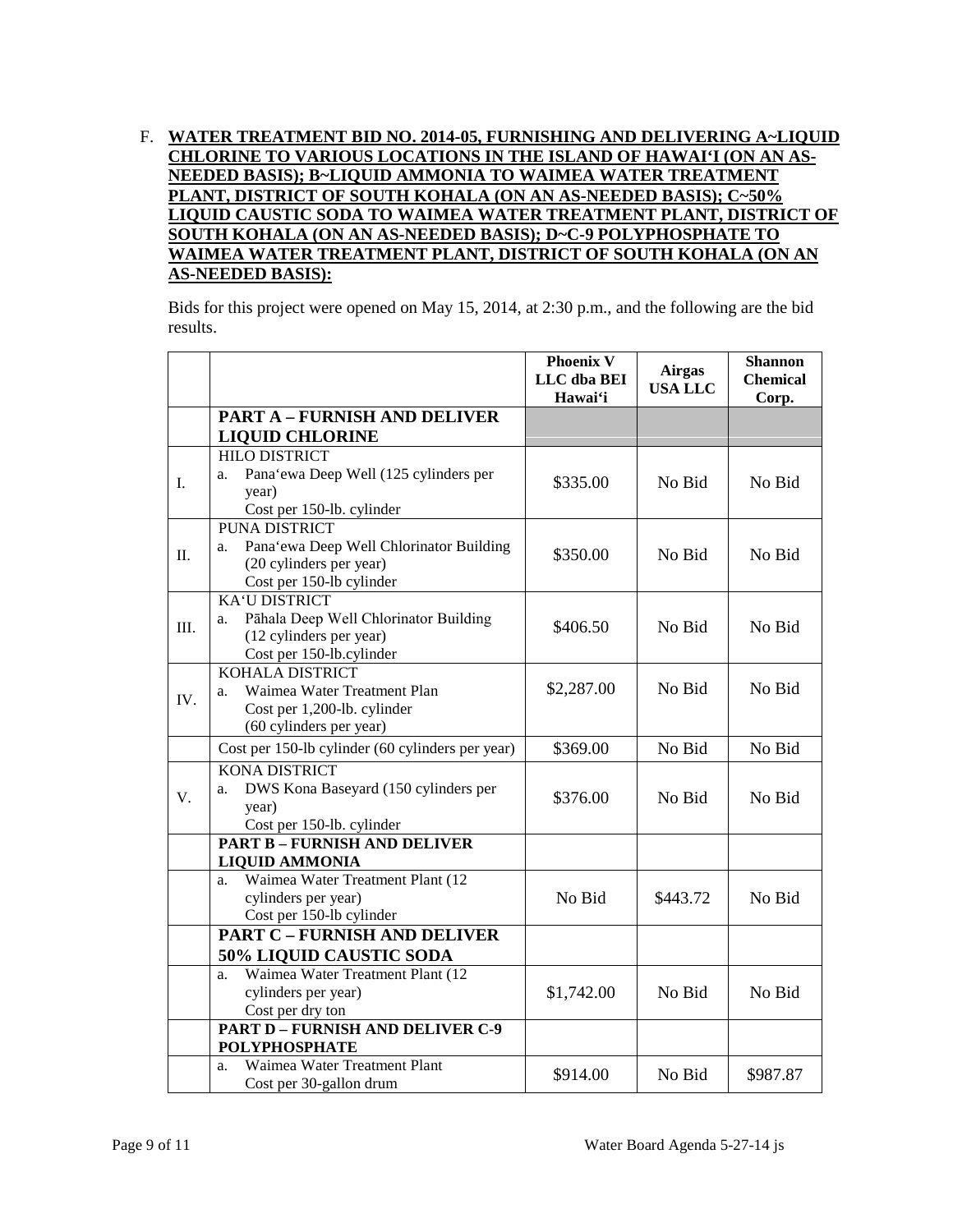RECOMMENDATION: It is recommended that the Board award the contract for WATER TREATMENT PROPOSAL NO. 2014-07, FURNISHING AND DELIVERING A~LIQUID CHLORINE TO VARIOUS LOCATIONS IN THE ISLAND OF HAWAI'I (ON AN AS-NEEDED BASIS); B~LIQUID AMMONIA TO WAIMEA WATER TREATMENT PLANT, DISTRICT OF SOUTH KOHALA (ON AN AS-NEEDED BASIS); C~50% LIQUID CAUSTIC SODA TO WAIMEA WATER TREATMENT PLANT, DISTRICT OF SOUTH KOHALA (ON AN AS-NEEDED BASIS); D~C-9 POLYPHOSPHATE TO WAIMEA WATER TREATMENT PLANT, DISTRICT OF SOUTH KOHALA (ON AN AS-NEEDED BASIS), to Phoenix V LLC dba BEI Hawai'i for Parts A, C and D, and to Airgas USA LLC for Part B, at the unit prices listed above, for the period from July 1, 2014, through June 30, 2016, and that either the Chairperson or the Vice-Chairperson be authorized to sign the contract(s), subject to review as to form and legality of the contract(s) by Corporation Counsel.

# G. **PROFESSIONAL SERVICES AGREEMENT – WATER RATE STUDY:**

Professional services for 5-year water rate study.

- Consultant: To be determined.
- Estimated Fee: \$105,000.00.

The Department recognizes the need to conduct a water rate study for the 5-year period FY16 – FY20 to make sure water revenues are sufficient to provide for the Department's operating expenses, debt service obligations, and capital improvements needs.

RECOMMENDATION: It is recommended that the Board approve the above project, and that either the Chairperson or Vice-Chairperson be authorized to sign the documents, subject to approval of Corporation Counsel.

## H. **AD HOC COMMITTEE REPORT ON STATUS OF SB3094, SD2, HD2, REGARDING THE PLACEMENT OF AUTOMATIC LIENS ON PROPERTY FOR WATER AND WASTEWATER DELINQUENCIES:**

The Ad Hoc Committee will report on the progress of SB3094, SD2, HD2, and upcoming hearings.

## I. **MONTHLY PROGRESS REPORT**:

Submission of Progress Report of Projects by the Department. Department personnel will be available to respond to questions by the Board regarding the status/progress of any project.

#### J. **REVIEW OF MONTHLY FINANCIAL STATEMENTS:**

Submission of financial statements and information relating to the financial status of the Department. Department personnel will be available to respond to questions by the Board relating to the financial status of the Department.

## K. **MANAGER-CHIEF ENGINEER'S REPORT:**

The Manager-Chief Engineer will provide an update or status on the following:

- 1) Pu'ukala/Kona Ocean View Properties Subdivision Improvement District Update
- 2) Waikoloa Reservoir No. 1 Update
- 3) Kawailani Tank Update
- 4) Public Information and Education Specialist Update
- 5) Employee of the Quarter